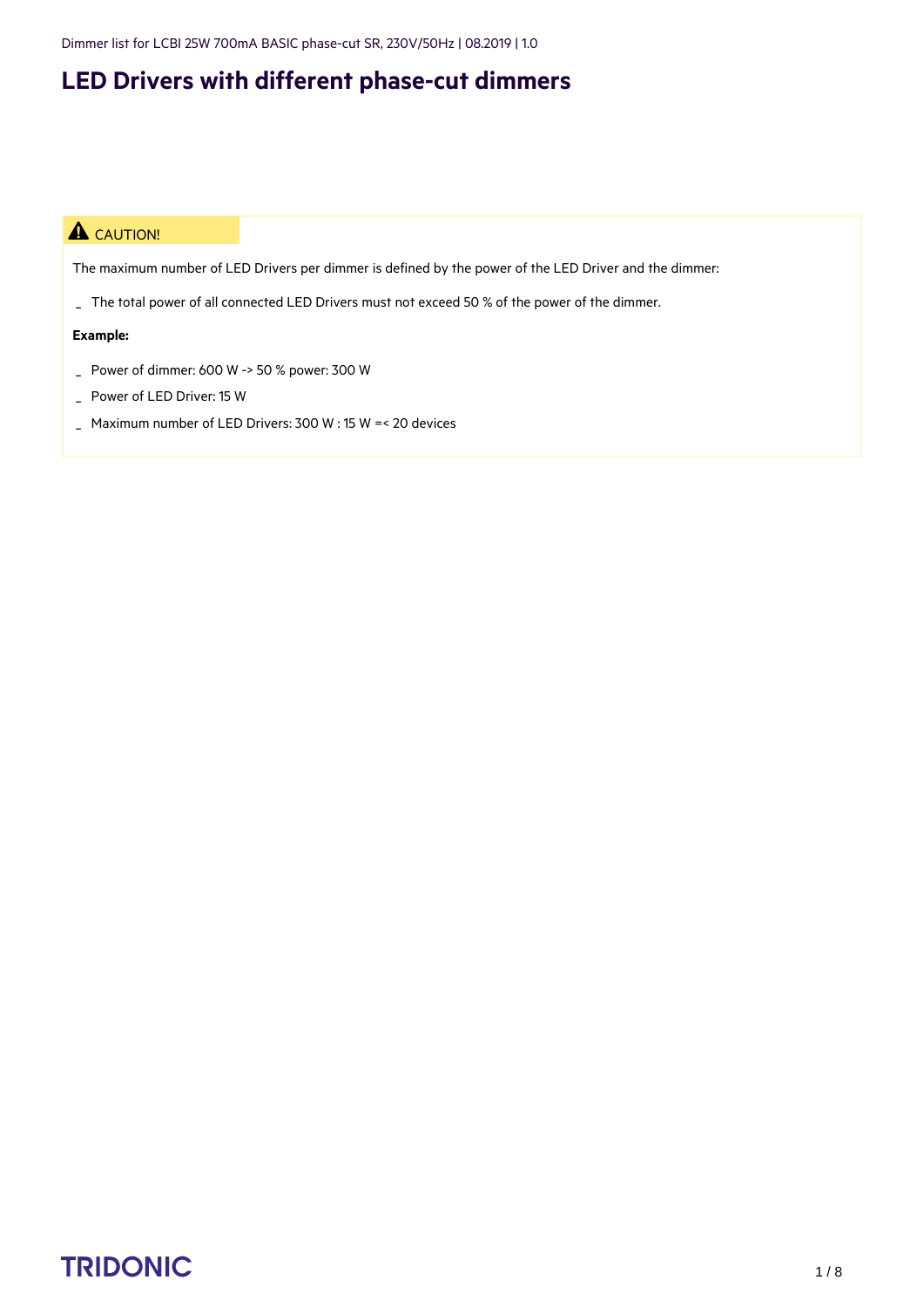#### Values for dimmers at full load

| <b>Product name</b>                       | <b>Article</b><br>number | <b>Dimmer</b><br>type <sup>1</sup> | <b>LED Drivers</b><br>per dimmer | <b>Noise</b><br>rating | <b>Flicker</b><br>rating $3$ | Other<br>issues <sup>4</sup>                                 |
|-------------------------------------------|--------------------------|------------------------------------|----------------------------------|------------------------|------------------------------|--------------------------------------------------------------|
| Amacher<br>03 5012 60-600w                | 435 HAN                  | leading-edge                       | $1 - 12$                         | 4                      | $\mathbf{1}$                 |                                                              |
| B-Ticino<br>Magic SM9350S                 | SM9350S                  | leading-edge                       | $1 - 6$                          | 3                      | $\mathbf{1}$                 |                                                              |
| Bull<br><b>B6 GD100</b>                   | G07D101                  | leading-edge                       | $1 - 10$                         | 3                      | $\mathbf{1}$                 |                                                              |
| Busch & Jaeger<br>2247 U 500w/VA          | 2247-500                 | leading-edge                       | $1 - 10$                         | $\overline{3}$         | $\mathbf{1}$                 |                                                              |
| Busch & Jaeger<br>6513U-102 40-420w/VA    | 6513 U-102               | trailing-edge                      | $1 - 8$                          | $\overline{2}$         | $\mathbf{1}$                 | Poor dim depth                                               |
| Busch-Jaeger<br>6523U                     | 6512-0-0306              | leading-edge                       | $1 - 2$                          | 3                      | $\mathbf{1}$                 |                                                              |
| Busch-Jaeger<br>6524U                     | 6512-0-0311              | leading-edge                       | $1 - 2$                          | $\overline{2}$         | $\mathbf{1}$                 |                                                              |
| CHINT<br>NEW 7-C30510                     | 121227E7                 | leading-edge                       | $1 - 10$                         | $\overline{3}$         | $\mathbf{1}$                 |                                                              |
| CLIPSAL<br>32E 450 UDM                    | 32E450UDM                | trailing-edge                      | $1 - 9$                          | $\overline{2}$         | $\mathbf{1}$                 |                                                              |
| CLIPSAL<br>32E 450CFLDM                   | 32E450CFLDM              | trailing-edge                      | $1 - 9$                          | $\overline{2}$         | $\mathbf{1}$                 |                                                              |
| CLIPSAL<br>32E 450LM                      | 32E450LM                 | leading-edge                       | $1 - 9$                          | $\overline{3}$         | $\mathbf{1}$                 |                                                              |
| CLIPSAL<br>32E 450TM                      | 32E450TM                 | trailing-edge                      | $1 - 9$                          | $\overline{2}$         | $\mathbf{1}$                 |                                                              |
| <b>CLIPSAL</b><br>60TDM<br>SaturnOneTouch | 4061TD                   | trailing-edge                      | $1 - 7$                          | 2                      | 1                            |                                                              |
| CLIPSAL<br>C Bus 2 L5508D1A               | 10871212                 | leading-edge                       | $1 - 4 \times 8$<br>channel      | $\overline{4}$         | $\mathbf{1}$                 | Flicker with 2 converters,<br>removed by ZSL-UP <sup>4</sup> |
| Crabtree<br>CRO-1w20 60-250w              | CRO-1                    | leading-edge                       | $1 - 5$                          | $\overline{3}$         | $\mathbf{1}$                 |                                                              |
| D & C<br>XHB 15w-150w                     |                          | leading-edge                       | $1 - 3$                          | $\mathfrak{Z}$         | $\mathbf{1}$                 |                                                              |

## $\begin{array}{ccc}\n\textbf{TRIDONIC} & & & & & & \\
\textbf{TRIDONIC} & & & & & & \\
\end{array}$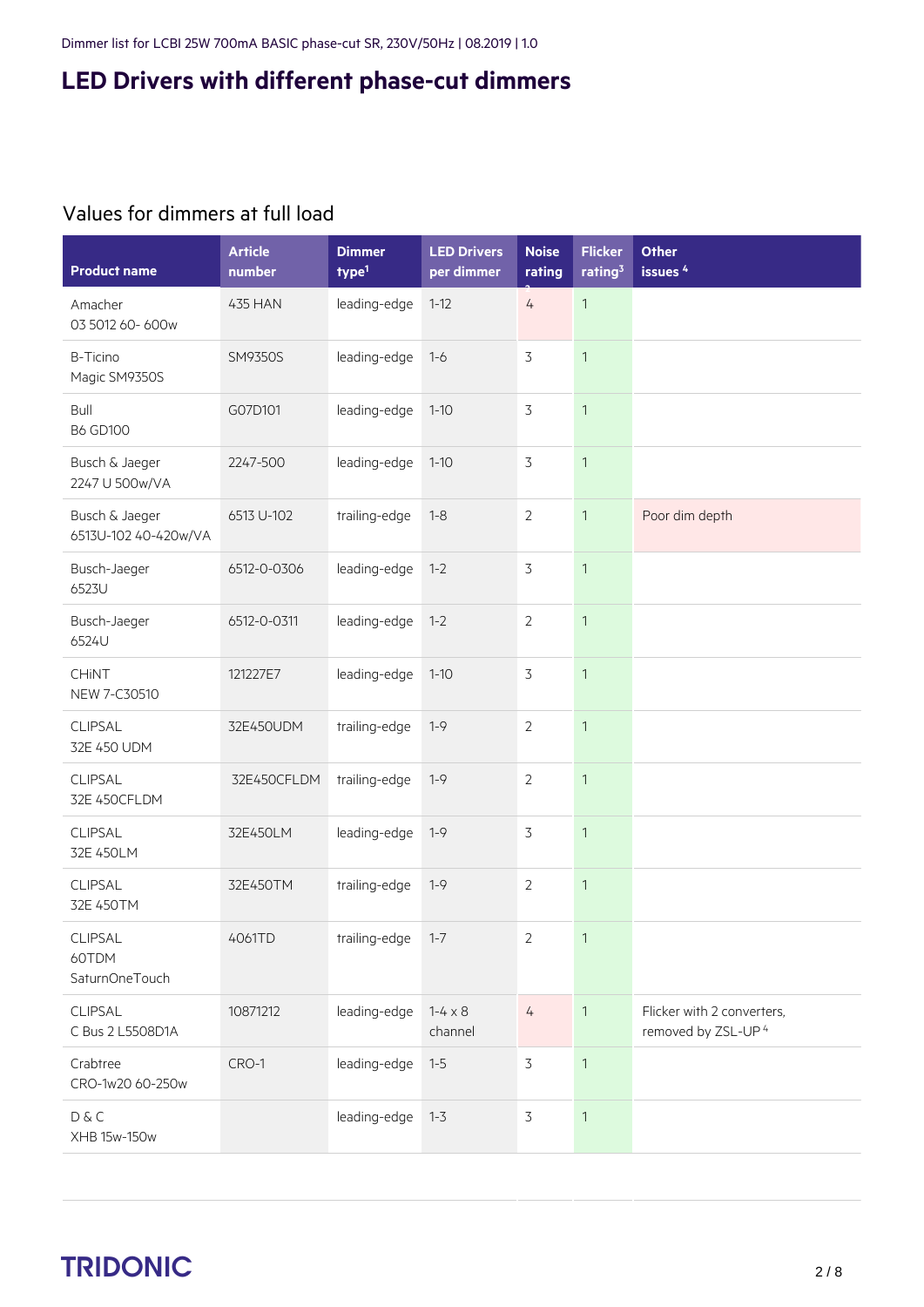| leading-edge<br><b>DUEWI</b><br>D1 66011<br>$\overline{4}$<br>$\mathbf{1}$<br>$1 - 6$<br>D16601160-300w<br>trailing-edge<br>$\overline{2}$<br>$\mathbf{1}$<br><b>DUEWI</b><br>ET153850<br>$1 - 6$<br>ET153850 20-300w<br>Elko<br>trailing-edge<br>$\overline{2}$<br>$\mathbf{1}$<br>1471444<br>$1 - 6$<br>40 315 VA (315LE)<br>3<br>$\mathbf{1}$<br>Elko<br>leading-edge<br>1471450<br>$1 - 8$<br>400 GL1<br>$\overline{3}$<br>Feller<br>leading-edge<br>$\mathbf{1}$<br>30583<br>$1 - 10$<br>30583 40 - 500w<br>548 290 000<br>trailing-edge<br>$\overline{2}$<br>$\mathbf{1}$<br>Feller<br>$1 - 6$<br>40600-Rc-FMI 61<br>20-300VA<br>Feller<br>548 270 000<br>trailing-edge<br>$\overline{2}$<br>$\mathbf{1}$<br>$1 - 12$<br>40600-RC-FMI 61<br>20-600VA<br>$\overline{3}$<br>$\mathbf{1}$<br>Feller<br>548 260 000<br>leading-edge<br>$1 - 12$<br>40600-RL-FMI-61<br>40-600 VA<br>Flicker with 2 converters,<br><b>FUJIYAMA</b><br>leading-edge<br>$\overline{3}$<br>$\mathbf{1}$<br>FJ159<br>$1 - 12$<br>removed by ZSL-UP 4<br>600w<br><b>GET</b><br>leading-edge<br>3<br>$\mathbf{1}$<br>08-07-17<br>$1 - 8$<br>60w-400w<br>leading-edge<br>$\overline{3}$<br>$\mathbf{1}$<br>Flicker with 2 converters,<br><b>GET</b><br>07-07-26<br>$1 - 8$<br>removed by ZSL-UP 4<br>Transformer 60-400VA<br>trailing-edge<br>$\overline{2}$<br>$\mathbf{1}$<br><b>JUNG</b><br><b>225 TDE</b><br>$1 - 10$<br>225 TDE Tronic Dimmer<br>20-525w<br><b>KLEIN</b><br>Poor dim depth<br><b>K513/UX</b><br>trailing-edge<br>$\overline{2}$<br>$\mathbf{1}$<br>$1 - 6$<br>K513/UX20325w<br><b>KOPP</b><br>leading-edge<br>059413051<br>$1 - 8$<br>$\frac{1}{4}$<br>$\mathbf{1}$<br>80.33 40w-400w<br><b>KOPP</b><br>trailing-edge<br>$\overline{2}$<br>$\mathbf{1}$<br>807813081<br>$1-5$<br>80.7820-275w<br>$\overline{2}$<br>$\mathbf{1}$<br>trailing-edge<br>$1 - 8$<br>Legrand<br>775903<br>ADW-ETL4<br>$\overline{3}$<br>$\mathbf{1}$<br>Legrand<br>21901B<br>leading-edge<br>$1 - 8$<br><b>HPM 400L</b><br>trailing-edge<br>$\overline{2}$<br>$\mathbf{1}$<br>21903B<br>$1 - 8$<br>Legrand<br><b>HPM 400T</b> |  |  |  |  |
|-------------------------------------------------------------------------------------------------------------------------------------------------------------------------------------------------------------------------------------------------------------------------------------------------------------------------------------------------------------------------------------------------------------------------------------------------------------------------------------------------------------------------------------------------------------------------------------------------------------------------------------------------------------------------------------------------------------------------------------------------------------------------------------------------------------------------------------------------------------------------------------------------------------------------------------------------------------------------------------------------------------------------------------------------------------------------------------------------------------------------------------------------------------------------------------------------------------------------------------------------------------------------------------------------------------------------------------------------------------------------------------------------------------------------------------------------------------------------------------------------------------------------------------------------------------------------------------------------------------------------------------------------------------------------------------------------------------------------------------------------------------------------------------------------------------------------------------------------------------------------------------------------------------------------------------------------------------------------------------------------------------------------------------------------------------------------------------------------------|--|--|--|--|
|                                                                                                                                                                                                                                                                                                                                                                                                                                                                                                                                                                                                                                                                                                                                                                                                                                                                                                                                                                                                                                                                                                                                                                                                                                                                                                                                                                                                                                                                                                                                                                                                                                                                                                                                                                                                                                                                                                                                                                                                                                                                                                       |  |  |  |  |
|                                                                                                                                                                                                                                                                                                                                                                                                                                                                                                                                                                                                                                                                                                                                                                                                                                                                                                                                                                                                                                                                                                                                                                                                                                                                                                                                                                                                                                                                                                                                                                                                                                                                                                                                                                                                                                                                                                                                                                                                                                                                                                       |  |  |  |  |
|                                                                                                                                                                                                                                                                                                                                                                                                                                                                                                                                                                                                                                                                                                                                                                                                                                                                                                                                                                                                                                                                                                                                                                                                                                                                                                                                                                                                                                                                                                                                                                                                                                                                                                                                                                                                                                                                                                                                                                                                                                                                                                       |  |  |  |  |
|                                                                                                                                                                                                                                                                                                                                                                                                                                                                                                                                                                                                                                                                                                                                                                                                                                                                                                                                                                                                                                                                                                                                                                                                                                                                                                                                                                                                                                                                                                                                                                                                                                                                                                                                                                                                                                                                                                                                                                                                                                                                                                       |  |  |  |  |
|                                                                                                                                                                                                                                                                                                                                                                                                                                                                                                                                                                                                                                                                                                                                                                                                                                                                                                                                                                                                                                                                                                                                                                                                                                                                                                                                                                                                                                                                                                                                                                                                                                                                                                                                                                                                                                                                                                                                                                                                                                                                                                       |  |  |  |  |
|                                                                                                                                                                                                                                                                                                                                                                                                                                                                                                                                                                                                                                                                                                                                                                                                                                                                                                                                                                                                                                                                                                                                                                                                                                                                                                                                                                                                                                                                                                                                                                                                                                                                                                                                                                                                                                                                                                                                                                                                                                                                                                       |  |  |  |  |
|                                                                                                                                                                                                                                                                                                                                                                                                                                                                                                                                                                                                                                                                                                                                                                                                                                                                                                                                                                                                                                                                                                                                                                                                                                                                                                                                                                                                                                                                                                                                                                                                                                                                                                                                                                                                                                                                                                                                                                                                                                                                                                       |  |  |  |  |
|                                                                                                                                                                                                                                                                                                                                                                                                                                                                                                                                                                                                                                                                                                                                                                                                                                                                                                                                                                                                                                                                                                                                                                                                                                                                                                                                                                                                                                                                                                                                                                                                                                                                                                                                                                                                                                                                                                                                                                                                                                                                                                       |  |  |  |  |
|                                                                                                                                                                                                                                                                                                                                                                                                                                                                                                                                                                                                                                                                                                                                                                                                                                                                                                                                                                                                                                                                                                                                                                                                                                                                                                                                                                                                                                                                                                                                                                                                                                                                                                                                                                                                                                                                                                                                                                                                                                                                                                       |  |  |  |  |
|                                                                                                                                                                                                                                                                                                                                                                                                                                                                                                                                                                                                                                                                                                                                                                                                                                                                                                                                                                                                                                                                                                                                                                                                                                                                                                                                                                                                                                                                                                                                                                                                                                                                                                                                                                                                                                                                                                                                                                                                                                                                                                       |  |  |  |  |
|                                                                                                                                                                                                                                                                                                                                                                                                                                                                                                                                                                                                                                                                                                                                                                                                                                                                                                                                                                                                                                                                                                                                                                                                                                                                                                                                                                                                                                                                                                                                                                                                                                                                                                                                                                                                                                                                                                                                                                                                                                                                                                       |  |  |  |  |
|                                                                                                                                                                                                                                                                                                                                                                                                                                                                                                                                                                                                                                                                                                                                                                                                                                                                                                                                                                                                                                                                                                                                                                                                                                                                                                                                                                                                                                                                                                                                                                                                                                                                                                                                                                                                                                                                                                                                                                                                                                                                                                       |  |  |  |  |
|                                                                                                                                                                                                                                                                                                                                                                                                                                                                                                                                                                                                                                                                                                                                                                                                                                                                                                                                                                                                                                                                                                                                                                                                                                                                                                                                                                                                                                                                                                                                                                                                                                                                                                                                                                                                                                                                                                                                                                                                                                                                                                       |  |  |  |  |
|                                                                                                                                                                                                                                                                                                                                                                                                                                                                                                                                                                                                                                                                                                                                                                                                                                                                                                                                                                                                                                                                                                                                                                                                                                                                                                                                                                                                                                                                                                                                                                                                                                                                                                                                                                                                                                                                                                                                                                                                                                                                                                       |  |  |  |  |
|                                                                                                                                                                                                                                                                                                                                                                                                                                                                                                                                                                                                                                                                                                                                                                                                                                                                                                                                                                                                                                                                                                                                                                                                                                                                                                                                                                                                                                                                                                                                                                                                                                                                                                                                                                                                                                                                                                                                                                                                                                                                                                       |  |  |  |  |
|                                                                                                                                                                                                                                                                                                                                                                                                                                                                                                                                                                                                                                                                                                                                                                                                                                                                                                                                                                                                                                                                                                                                                                                                                                                                                                                                                                                                                                                                                                                                                                                                                                                                                                                                                                                                                                                                                                                                                                                                                                                                                                       |  |  |  |  |
|                                                                                                                                                                                                                                                                                                                                                                                                                                                                                                                                                                                                                                                                                                                                                                                                                                                                                                                                                                                                                                                                                                                                                                                                                                                                                                                                                                                                                                                                                                                                                                                                                                                                                                                                                                                                                                                                                                                                                                                                                                                                                                       |  |  |  |  |
|                                                                                                                                                                                                                                                                                                                                                                                                                                                                                                                                                                                                                                                                                                                                                                                                                                                                                                                                                                                                                                                                                                                                                                                                                                                                                                                                                                                                                                                                                                                                                                                                                                                                                                                                                                                                                                                                                                                                                                                                                                                                                                       |  |  |  |  |

## c 3 / 8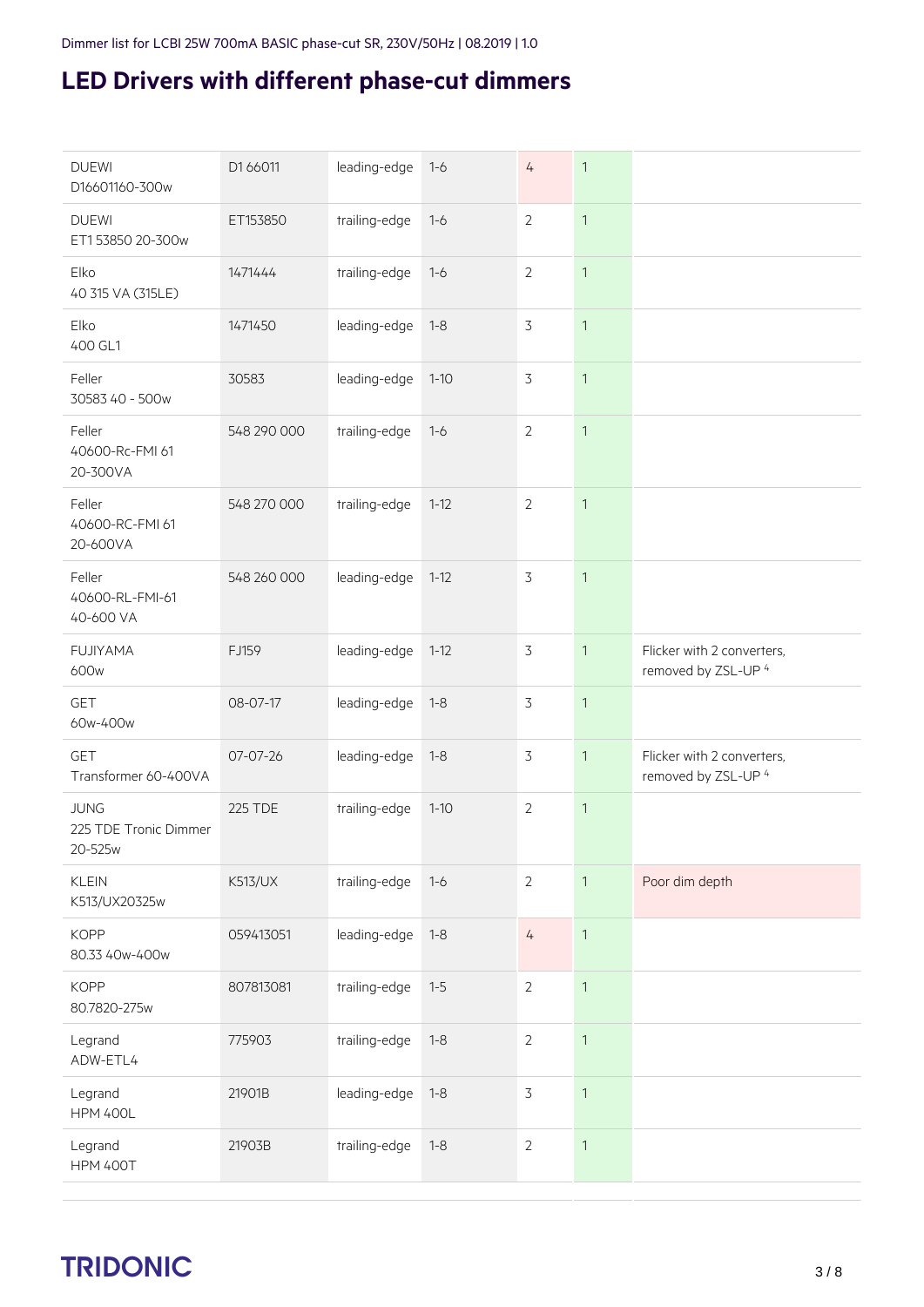| Legrand<br>V8051                                | V8051            | leading-edge  | $1 - 12$ | $\overline{3}$ | $\mathbf{1}$             |                                                                     |
|-------------------------------------------------|------------------|---------------|----------|----------------|--------------------------|---------------------------------------------------------------------|
| Lumic<br>LM600                                  | LM600            | leading-edge  | $1 - 12$ | 3              | $\mathbf{1}$             |                                                                     |
| OPUS-852-095-20-315w                            | 852-095          | trailing-edge | $1 - 6$  | 2              | $\mathbf{1}$             |                                                                     |
| Panasonic<br>Max 300                            | <b>WEG 57813</b> | leading-edge  | $1 - 6$  | $\overline{3}$ | $\mathbf{1}$             | Flicker with 2 converters,<br>removed by ZSL-UP 4                   |
| PEHA<br><b>433 HAB</b><br>Tronic-Dimmer 20-315w | D 433 HAB O.A.   | trailing-edge | $1 - 6$  | $\overline{2}$ | $\mathbf{1}$             |                                                                     |
| <b>RICHMOND</b><br>10w-600w                     | <b>MP600TE</b>   | trailing-edge | $1 - 12$ | $\overline{2}$ | $\mathbf{1}$             | Poor dim depth                                                      |
| <b>SIEMENS</b><br>5TC8 28420.600w<br>20-525VA   | 5TC8284          | trailing-edge | $1 - 10$ | $\overline{2}$ | $\mathbf{1}$             |                                                                     |
| Simon<br>45E101                                 | 52120342         | leading-edge  | $1 - 10$ | $\overline{3}$ | $\mathbf{1}$             |                                                                     |
| <b>TCL</b><br>L2.0 (Legrand)                    |                  | leading-edge  | $1 - 12$ | $\overline{3}$ | $\mathbf{1}$             |                                                                     |
| Tridonic<br>DSI-PCD/S                           | 22 154 333       | universal     | $1 - 16$ | $\overline{a}$ | $\overline{\phantom{a}}$ | no function with one LCBI                                           |
| Tridonic<br>DALI - PCD/S                        | 22 154 332       | universal     | $1 - 16$ |                |                          | no function with one LCBI                                           |
| Tridonic<br>DALI - PCD 300 one4all              | 86 458 303       | universal     | $1-5$    | $\mathbf{1}$   | $\mathbf{1}$             | $\overline{\phantom{a}}$                                            |
| Tridonic<br>DALI - PCD 1-300<br>one4all         | 28 000 441       | universal     | $1-5$    | $\overline{2}$ | $\mathbf{1}$             | no proper function when turning on,<br>after a moment it is working |
| Tridonic<br>DSI - PCD/S                         | 22 154 333       | universal     | $2 - 16$ | $\overline{2}$ | $\mathbf{1}$             | no proper turn on -> flicker                                        |
| Tridonic<br>DALI - PCD/S                        | 22 154 332       | universal     | $2 - 16$ | $\overline{2}$ | $\mathbf{1}$             | no proper turn on -> flicker                                        |
| Tridonic<br>DALI - PCD 300 one4all              | 86 458 303       | universal     | $2 - 5$  | $\mathbf{1}$   | $\mathbf{1}$             | $\overline{\phantom{a}}$                                            |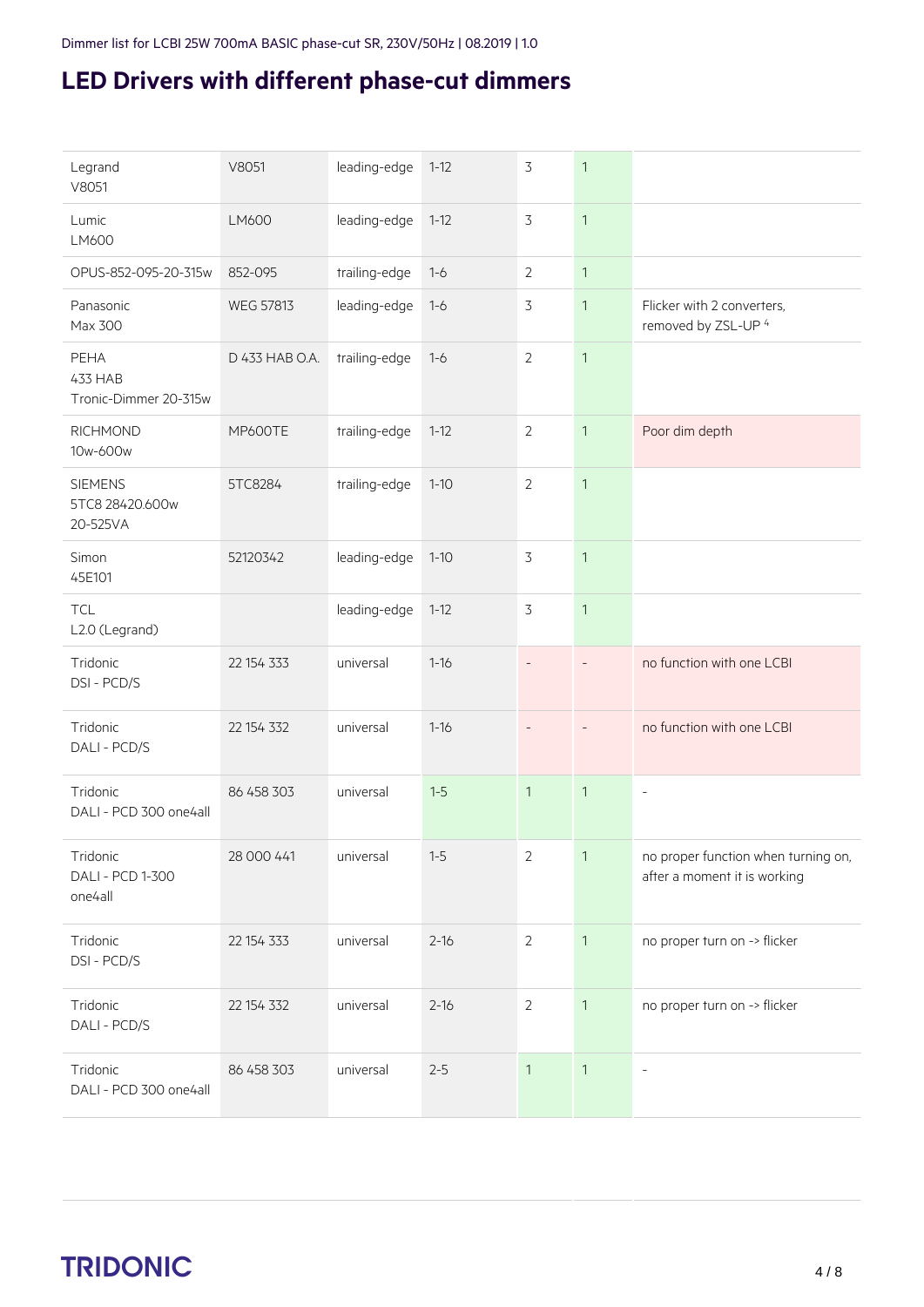| Tridonic<br>DALI - PCD 1-300<br>one4all | 28 000 441 | universal    | $2 - 5$ | ∠ | no proper switchDIM function |
|-----------------------------------------|------------|--------------|---------|---|------------------------------|
| <b>WICKES</b><br>60-400W                | 070619     | leading-edge | $1 - 8$ |   |                              |

Explanation:

- 1. Dimmer types: leading-edge, trailing-edge, universal
- 2. Noise rating: 1 (very little noise) -> 4 (strong noise). Noise rating was only carried out for full load. Values for minimum load are less critical. For reference refer to full load.
- 3. Flicker rating: 1 (no flicker) -> 4 (strong flicker)
- 4. Other issues: description of the issue. ZSL-UP is an additional circuit that can improve the dimming behaviour of specific lamps.

### $\begin{array}{ccc}\n\textbf{TRIDONIC} & & & & & & \\
\textbf{TRIDONIC} & & & & & & \\
\end{array}$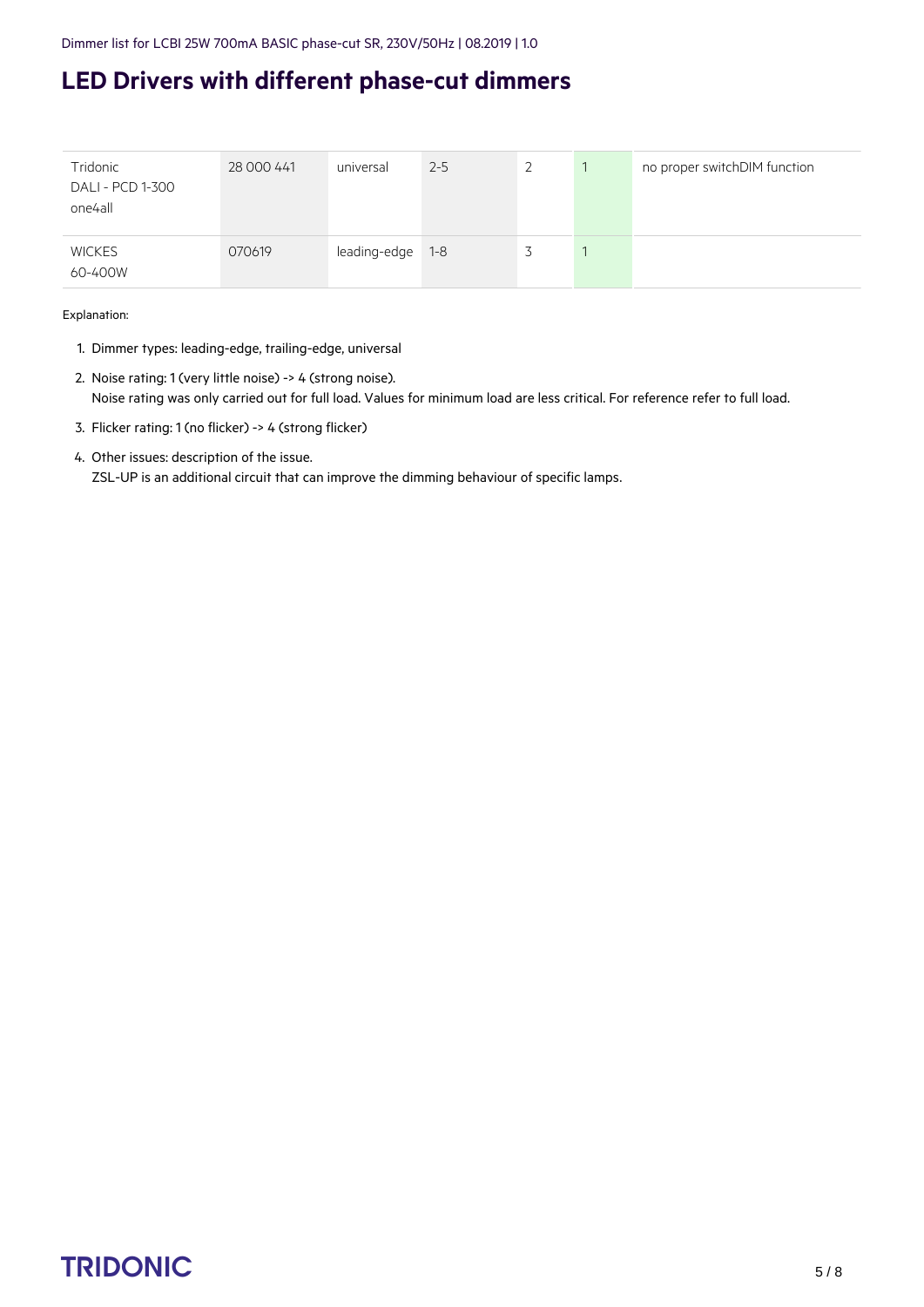#### Values for dimmers at minimum load

| <b>Product name</b>                    | <b>Article</b><br>number | <b>Dimmer</b><br>$1$ | <b>LED Drivers per</b><br>dimmer | <b>Noise</b><br>rating <sup>2</sup> | <b>Flicker</b><br>rating $3$ | Other issues <sup>4</sup>                                          |
|----------------------------------------|--------------------------|----------------------|----------------------------------|-------------------------------------|------------------------------|--------------------------------------------------------------------|
| Amacher<br>03 5012 60-600w             | 435 HAN                  | leading-edge         | $1 - 12$                         | tbd. <sup>5</sup>                   | $\mathbf{1}$                 |                                                                    |
| <b>B-Ticino</b><br>Magic SM9350S       | <b>SM9350S</b>           | leading-edge         | $1 - 6$                          | tbd.                                | $\mathbf{1}$                 |                                                                    |
| Bull<br><b>B6 GD100</b>                | G07D101                  | leading-edge         | $1 - 10$                         | tbd.                                | $\mathbf{1}$                 |                                                                    |
| Busch & Jaeger<br>2247 U 500w/VA       | 2247-500                 | leading-edge         | $1 - 10$                         | tbd.                                | $\mathbf{1}$                 |                                                                    |
| Busch & Jaeger<br>6513U-102 40-420w/VA | 6513 U-102               | trailing-edge        | $1 - 8$                          | tbd.                                | $\mathbf{1}$                 | Poor dim depth                                                     |
| Busch-Jaeger<br>6523U                  | 6512-0-0306              | leading-edge         | $1 - 2$                          | tbd.                                | $\mathbf{1}$                 |                                                                    |
| Busch-Jaeger<br>6524U                  | 6512-0-0311              | leading-edge         | $1 - 2$                          | tbd.                                | $\mathbf{1}$                 |                                                                    |
| <b>CHINT</b><br>NEW 7-C30510           | 121227E7                 | leading-edge         | $1 - 10$                         | tbd.                                | $\overline{2}$               | Flicker at turn-on                                                 |
| CLIPSAL<br>32E 450 UDM                 | 32E450UDM                | trailing-edge        | $1 - 9$                          | tbd.                                | $\mathbf{1}$                 |                                                                    |
| CLIPSAL<br>32E 450CFLDM                | 32E450CFLDM              | trailing-edge        | $1 - 9$                          | tbd.                                | $\mathbf{1}$                 |                                                                    |
| <b>CLIPSAL</b><br>32E 450LM            | 32E450LM                 | leading-edge         | $1 - 9$                          | tbd.                                | $\mathbf{1}$                 |                                                                    |
| CLIPSAL<br>32E 450TM                   | 32E450TM                 | trailing-edge        | $1 - 9$                          | tbd.                                | $\mathbf{1}$                 |                                                                    |
| <b>CLIPSAL</b><br>60TDM SaturnOneTouch | 4061TD                   | trailing-edge        | $1 - 7$                          | tbd.                                | $\mathbf{1}$                 |                                                                    |
| CLIPSAL<br>C Bus 2 L5508D1A            | 10871212                 | leading-edge         | $1-4 \times 8$ channel           | tbd.                                | $\mathbf{1}$                 | Flicker with 2<br>converters,<br>removed by<br>ZSL-UP <sup>4</sup> |
| Crabtree<br>CRO-1w20 60-250w           | CRO-1                    | leading-edge         | $1 - 5$                          | tbd.                                | $\mathbf{1}$                 |                                                                    |
| D & C<br>XHB 15w-150w                  |                          | leading-edge         | $1 - 3$                          | tbd.                                | $\mathbf{1}$                 |                                                                    |

# $\begin{array}{ccc}\n\textbf{TRIDONIC} & & & & & \\
\textbf{TRIDONIC} & & & & & \\
\end{array}$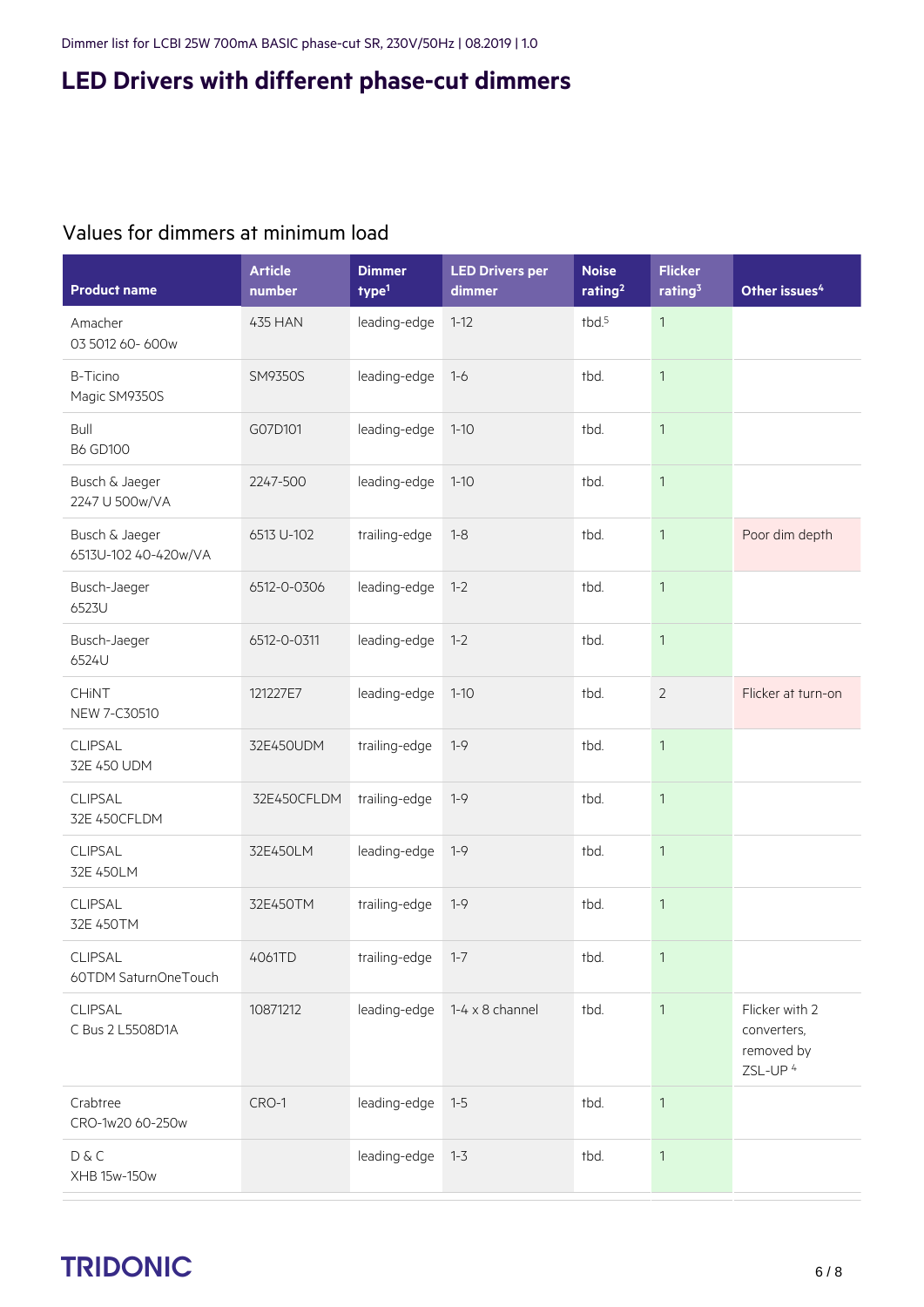| <b>DUEWI</b><br>D16601160-300w                  | D1 66011       | leading-edge  | $1 - 6$  | tbd. | $\mathbf{1}$ |                                                                    |
|-------------------------------------------------|----------------|---------------|----------|------|--------------|--------------------------------------------------------------------|
| <b>DUEWI</b><br>ET153850 20-300w                | ET153850       | trailing-edge | $1 - 6$  | tbd. | $\mathbf{1}$ |                                                                    |
| Elko<br>40 315 VA (315LE)                       | 1471444        | trailing-edge | $1 - 6$  | tbd. | $\mathbf{1}$ |                                                                    |
| Elko<br>400 GL1                                 | 1471450        | leading-edge  | $1 - 8$  | tbd. | $\mathbf{1}$ |                                                                    |
| Feller<br>30583 40 - 500w                       | 30583          | leading-edge  | $1 - 10$ | tbd. | $\mathbf{1}$ |                                                                    |
| Feller<br>40600-Rc-FMI 61<br>20-300VA           | 548 290 000    | trailing-edge | $1 - 6$  | tbd. | $\mathbf{1}$ |                                                                    |
| Feller<br>40600-RC-FMI 61<br>20-600VA           | 548 270 000    | trailing-edge | $1 - 12$ | tbd. | $\mathbf{1}$ |                                                                    |
| Feller<br>40600-RL-FMI-61 40-600<br>VA          | 548 260 000    | leading-edge  | $1 - 12$ | tbd. | $\mathbf{1}$ |                                                                    |
| <b>FUJIYAMA</b><br>600w                         | FJ159          | leading-edge  | $1 - 12$ | tbd. | $\mathbf{1}$ | Flicker with 2<br>converters,<br>removed by<br>ZSL-UP <sup>4</sup> |
| <b>GET</b><br>60w-400w                          | 08-07-17       | leading-edge  | $1 - 8$  | tbd. | $\mathbf{1}$ |                                                                    |
| <b>GET</b><br>Transformer 60-400VA              | 07-07-26       | leading-edge  | $1 - 8$  | tbd. | $\mathbf{1}$ | Flicker with 2<br>converters,<br>removed by<br>ZSL-UP <sup>4</sup> |
| <b>JUNG</b><br>225 TDE Tronic Dimmer<br>20-525w | <b>225 TDE</b> | trailing-edge | $1 - 10$ | tbd. | $\mathbf{1}$ |                                                                    |
| <b>KLEIN</b><br>K513/UX20325w                   | <b>K513/UX</b> | trailing-edge | $1 - 6$  | tbd. | $\mathbf{1}$ | Poor dim depth                                                     |
| <b>KOPP</b><br>80.33 40w-400w                   | 059413051      | leading-edge  | $1 - 8$  | tbd. | $\mathbf{1}$ |                                                                    |
| <b>KOPP</b><br>80.7820-275w                     | 807813081      | trailing-edge | $1 - 5$  | tbd. | $\mathbf{1}$ |                                                                    |
| Legrand<br>ADW-ETL4                             | 775903         | trailing-edge | $1 - 8$  | tbd. | $\mathbf{1}$ |                                                                    |